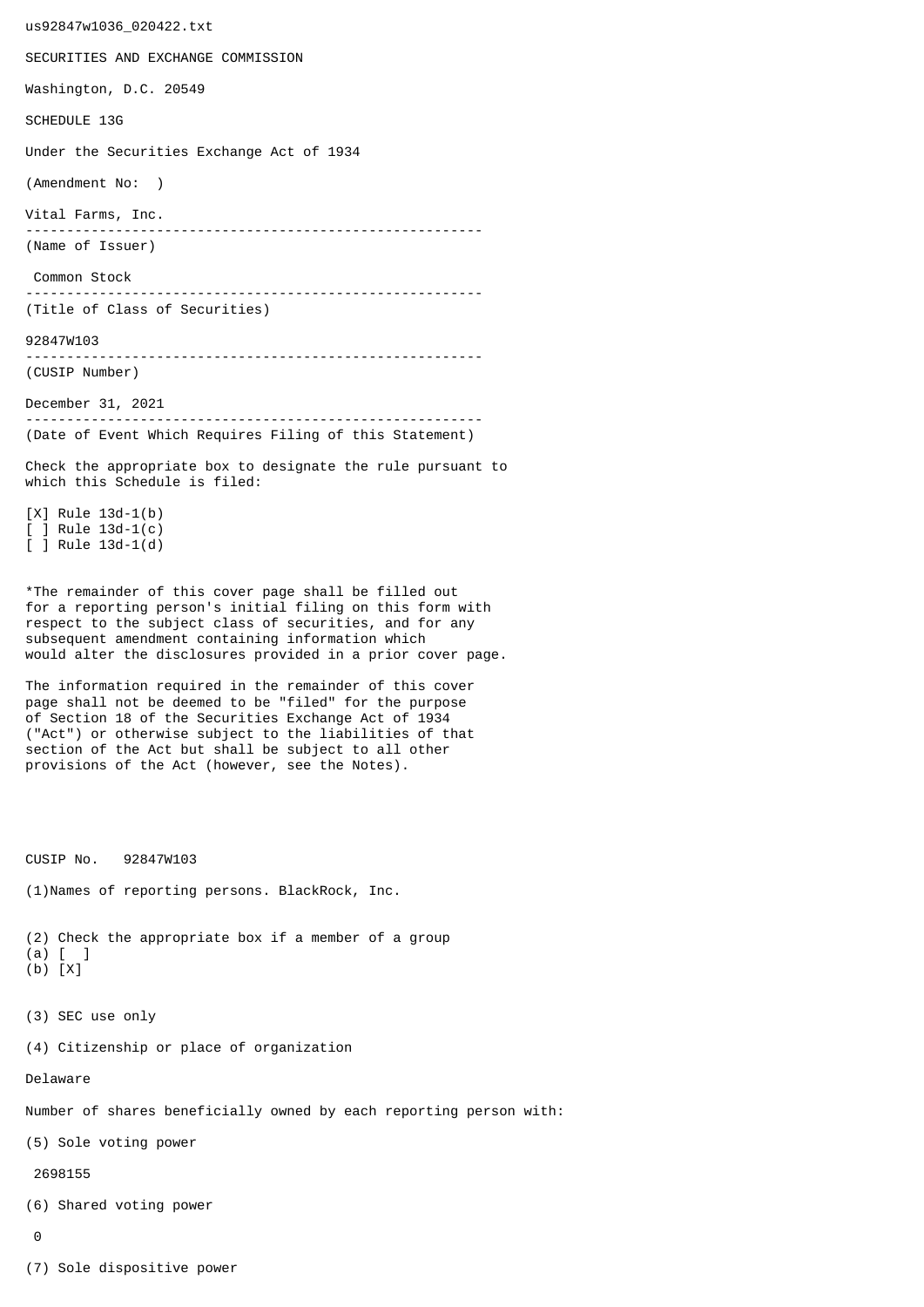```
 2910862
```

```
(8) Shared dispositive power
 \boldsymbol{\Theta}(9) Aggregate amount beneficially owned by each reporting person
  2910862
(10) Check if the aggregate amount in Row (9) excludes certain shares
(11) Percent of class represented by amount in Row 9
  7.2%
(12) Type of reporting person
HC
Item 1.
Item 1(a) Name of issuer:
           -----------------------------------------------------------------------
Vital Farms, Inc.
Item 1(b) Address of issuer's principal executive offices:
-----------------------------------------------------------------------
3601 SOUTH CONGRESS AVENUE, SUITE C100
AUSTIN TX 78704
Item 2.
2(a) Name of person filing:
              ----------------------------------------------------------------------
BlackRock, Inc.
2(b) Address or principal business office or, if none, residence:
 -----------------------------------------------------------------------
BlackRock, Inc.
55 East 52nd Street
New York, NY 10055
2(c) Citizenship:
                            --------------------------------------------------------------------
 See Item 4 of Cover Page
2(d) Title of class of securities:
                                      -------------------------------------------------------------------
 Common Stock
2(e) CUSIP No.:
See Cover Page
Item 3.
If this statement is filed pursuant to Rules 13d-1(b), or 13d-2(b) or (c),
check whether the person filing is a:
[ ] Broker or dealer registered under Section 15 of the Act;
[ ] Bank as defined in Section 3(a)(6) of the Act;
  ] Insurance company as defined in Section 3(a)(19) of the Act;
[ ] Investment company registered under Section 8 of the
```
Investment Company Act of 1940;

[ ] An investment adviser in accordance with Rule  $13d-1(b)(1)(ii)(E)$ ;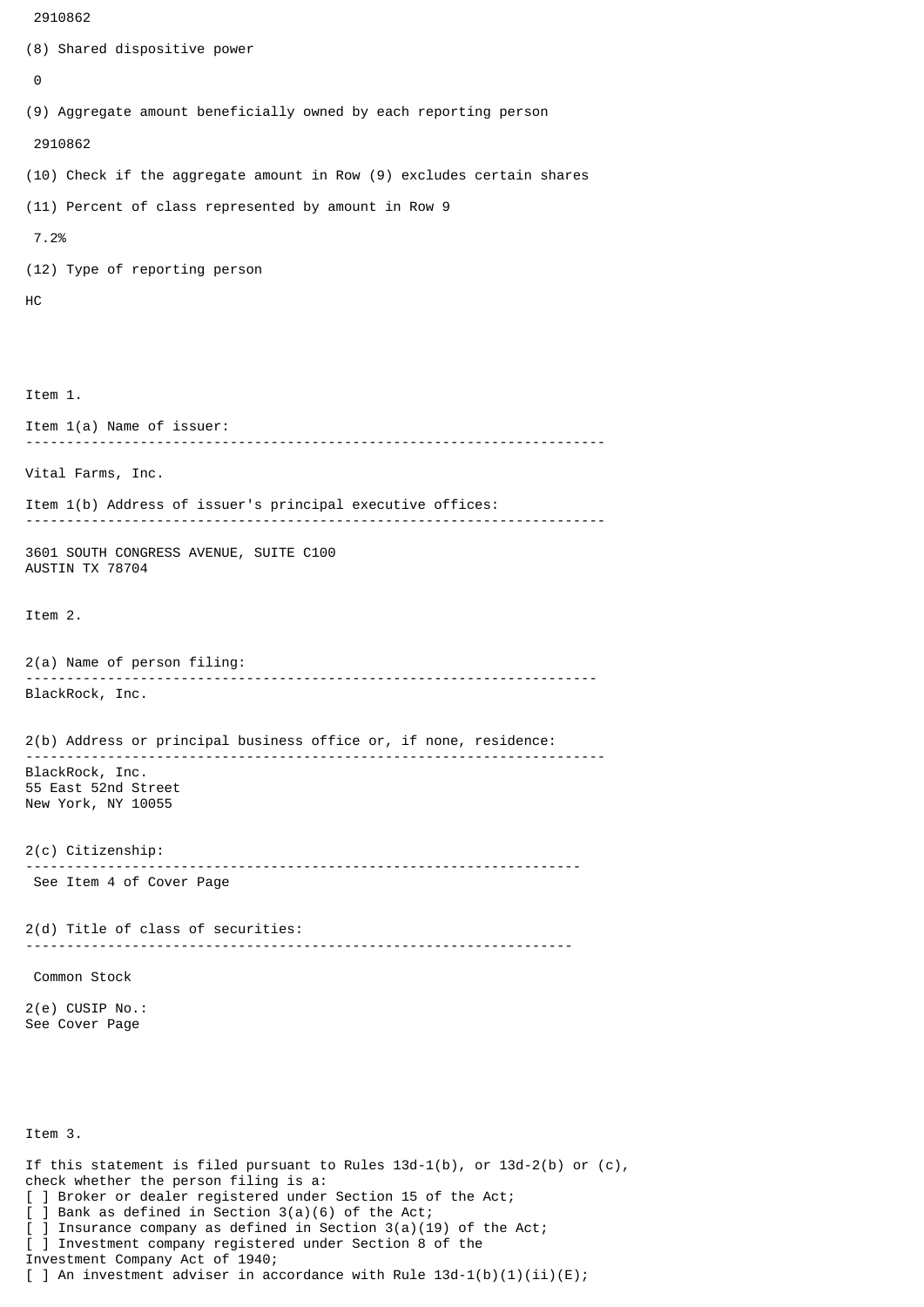[ ] An employee benefit plan or endowment fund in accordance with Rule  $13d-1(b)(1)(ii)(F);$ [X] A parent holding company or control person in accordance with Rule  $13d-1(b)(1)(ii)(G);$ [ ] A savings associations as defined in Section 3(b) of the Federal Deposit Insurance Act (12 U.S.C. 1813); [ ] A church plan that is excluded from the definition of an investment company under section  $3(c)(14)$  of the Investment Company Act of 1940; [ ] A non-U.S. institution in accordance with Rule 240.13d-1(b)(1)(ii)(J);  $\lceil$  ] Group, in accordance with Rule 240.13d-1(b)(1)(ii)(K). If filing as a non-U.S. institution in accordance with Rule  $240.13d-1(b)(1)(ii)(J)$ , please specify the type of institution: Item 4. Ownership Provide the following information regarding the aggregate number and percentage of the class of securities of the issuer identified in Item 1. Amount beneficially owned: 2910862 Percent of class 7.2% Number of shares as to which such person has: Sole power to vote or to direct the vote 2698155 Shared power to vote or to direct the vote  $\Theta$ Sole power to dispose or to direct the disposition of 2910862 Shared power to dispose or to direct the disposition of  $\Omega$ 

Item 5.

Ownership of 5 Percent or Less of a Class. If this statement is being filed to report the fact that as of the date hereof the reporting person has ceased to be the beneficial owner of more than 5 percent of the class of securities, check the following [ ].

Item 6. Ownership of More than 5 Percent on Behalf of Another Person

 If any other person is known to have the right to receive or the power to direct the receipt of dividends from, or the proceeds from the sale of, such securities, a statement to that effect should be included in response to this item and, if such interest relates to more than 5 percent of the class, such person should be identified. A listing of the shareholders of an investment company registered under the Investment Company Act of 1940 or the beneficiaries of employee benefit plan, pension fund or endowment fund is not required.

 Various persons have the right to receive or the power to direct the receipt of dividends from, or the proceeds from the sale of the common stock of Vital Farms, Inc.. No one person's interest in the common stock of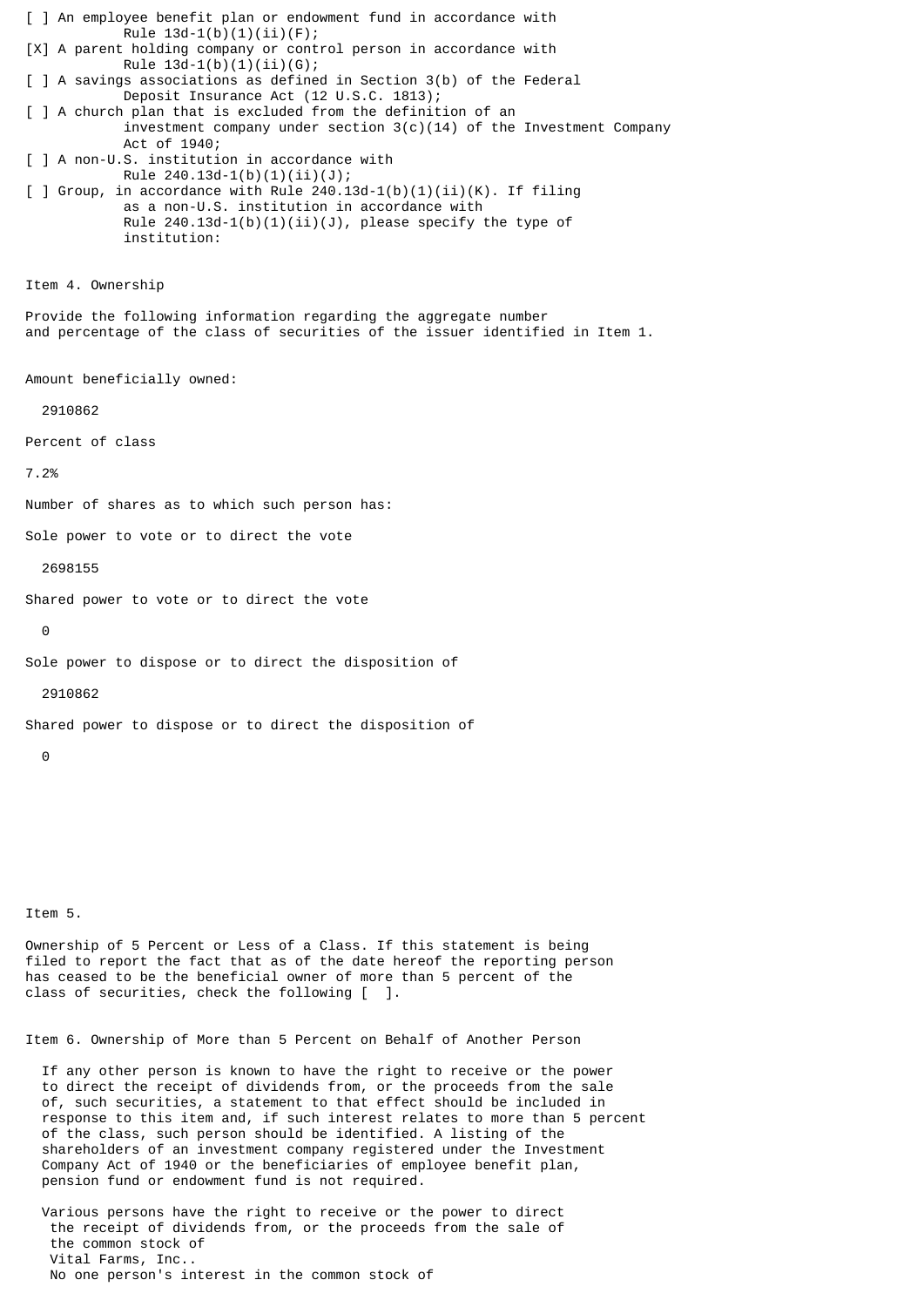Vital Farms, Inc. is more than five percent of the total outstanding common shares.

Item 7. Identification and Classification of the Subsidiary Which Acquired the Security Being Reported on by the Parent Holding Company or Control Person.

See Exhibit A

Item 8. Identification and Classification of Members of the Group

If a group has filed this schedule pursuant to Rule  $13d-1(b)(ii)(J)$ , so indicate under Item 3(j) and attach an exhibit stating the identity and Item 3 classification of each member of the group. If a group has filed this schedule pursuant to Rule  $13d-1(c)$  or Rule  $13d-1(d)$ , attach an exhibit stating the identity of each member of the group.

## Item 9. Notice of Dissolution of Group

Notice of dissolution of a group may be furnished as an exhibit stating the date of the dissolution and that all further filings with respect to transactions in the security reported on will be filed, if required, by members of the group, in their individual capacity.

See Item 5.

Item 10. Certifications By signing below I certify that, to the best of my knowledge and belief, the securities referred to above were acquired and are held in the ordinary course of business and were not acquired and are not held for the purpose of or with the effect of changing or influencing the control of the issuer of the securities and were not acquired and are not held in connection with or as a participant in any transaction having that purpose or effect.

Signature.

After reasonable inquiry and to the best of my knowledge and belief, I certify that the information set forth in this statement is true, complete and correct.

Dated: February 4, 2022 BlackRock, Inc.

Signature: Spencer Fleming

-------------------------------------------

Name/Title Attorney-In-Fact

The original statement shall be signed by each person on whose behalf the statement is filed or his authorized representative. If the statement is signed on behalf of a person by his authorized representative other than an executive officer or general partner of the filing person, evidence of the representative's authority to sign on behalf of such person shall be filed with the statement, provided, however, that a power of attorney for this purpose which is already on file with the Commission may be incorporated by reference. The name and any title of each person who signs the statement shall be typed or printed beneath his signature.

Attention: Intentional misstatements or omissions of fact constitute Federal criminal violations (see 18 U.S.C. 1001).

Exhibit A